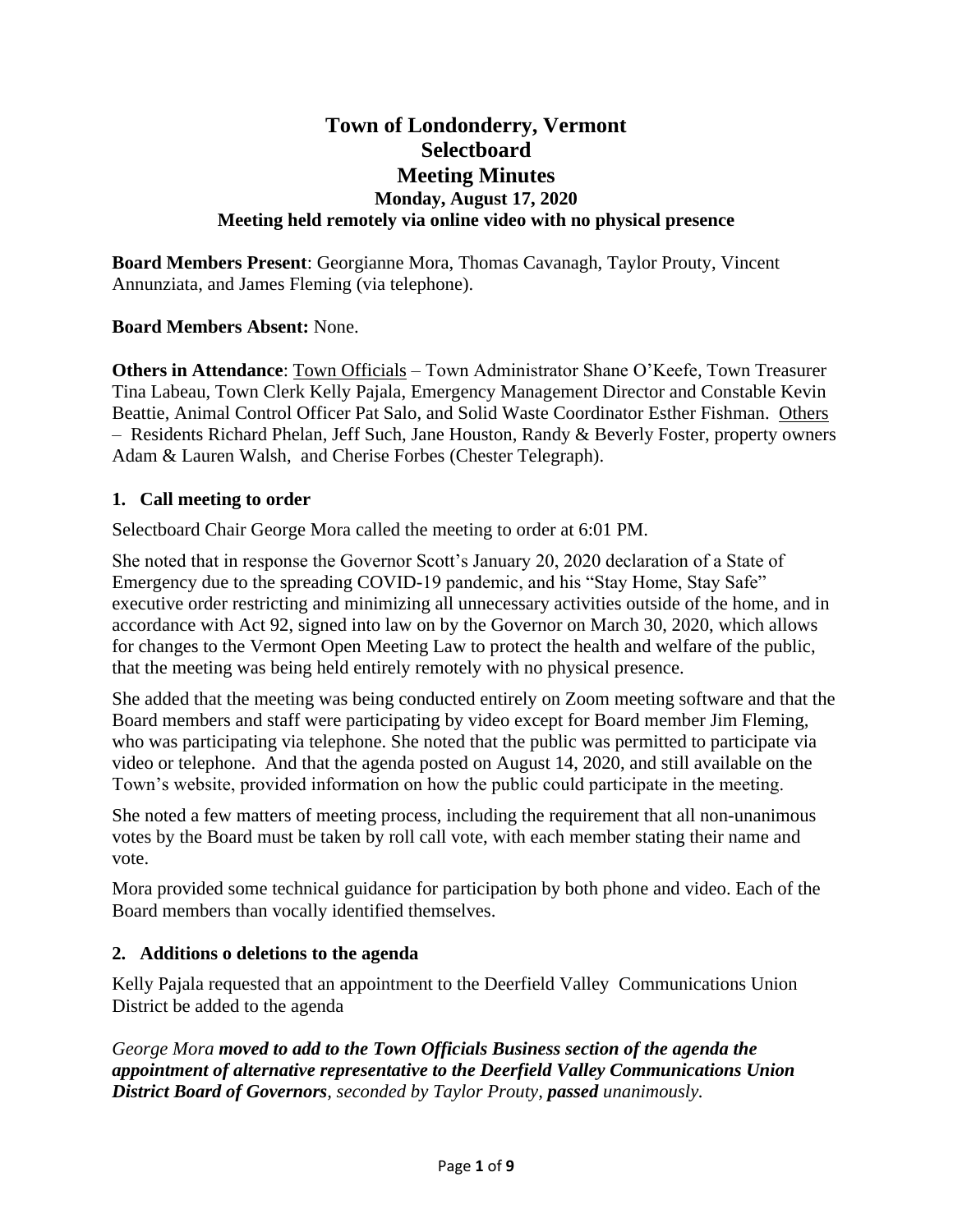# **3. Minutes Approval – Meetings of August 3, 2020**

*Taylor Prouty moved to approve the minutes of the Selectboard meeting of August 3, 2020, seconded by Vincent Annunziata, passed unanimously.*

# **4. Selectboard Pay Orders**

*Taylor Prouty moved to approve the pay orders for payroll and accounts payable, seconded by Vincent Annunziata, passed unanimously.*

O'Keefe noted that in the pay orders was an invoice from the sound engineering consultant for the Vermont Woodchips zoning matter, which will be reimbursed by the property owner.

#### **5. Announcements/Correspondence**

Mora mentioned that she and O'Keefe had met with State and contractor representatives of the VT Route 11 paving project, and she provided a detailed update on the project. It was noted that the wear course of the project will have to wait until next year due to pandemic-related delays.

O'Keefe noted correspondence included in the Board's meeting packet was as follows:

- A letter, dated 8/14/2020, to property owners and residents of Derry Woods Road giving notice of the culvert replacement project, which kicks off this week. He noted that a preconstruction meeting was held last week to discuss the contractor's proposal to install a temporary bypass roadway, which will save cost and project time. And he mentioned an upcoming meeting with the State's River Management Engineer on permit revisions.
- Another letter, dated 8/12/2020, from O'Keefe to Taylor Farm owner Jonathan Wright on various land use and zoning compliance issues.
- An application, dated 8/11/2020, for Town Boards, Commission and Committees from new resident Richard Phelan, who has been attending recent Selectboard meetings, seeking appointment for several open positions.
- A letter of thanks, dated 8/5/2020, from Health Care & Rehabilitation Services of Southeastern Vermont for the Town's annual contribution voted at Town Meeting

# **6. Visitors and Concerned Citizens**

Randy and Beverly Foster spoke about a neighbor having acquired a livestock guardian dog to protect some livestock, and that the dog barks non-stop and disturbs their sleep, and that of neighbors. The Board received a copy of a letter from the dog owner, which noted that the dog is afraid of loud noise and should not be approached. It was noted that the dog had bolted the property upon hearing loud noises and was lost for some time.

The Fosters suggested that the dog's barking constitutes a violation of the Town's Dog Ordinance. Mora noted that the Town is looking into whether the property constitutes a farm as there are different laws that pertain to working dogs on working farms. Animal Control Officer Pat Salo had been involved and questions whether the property was an actual farm. Randy Foster noted that there may be deed restrictions preventing farm use of the property.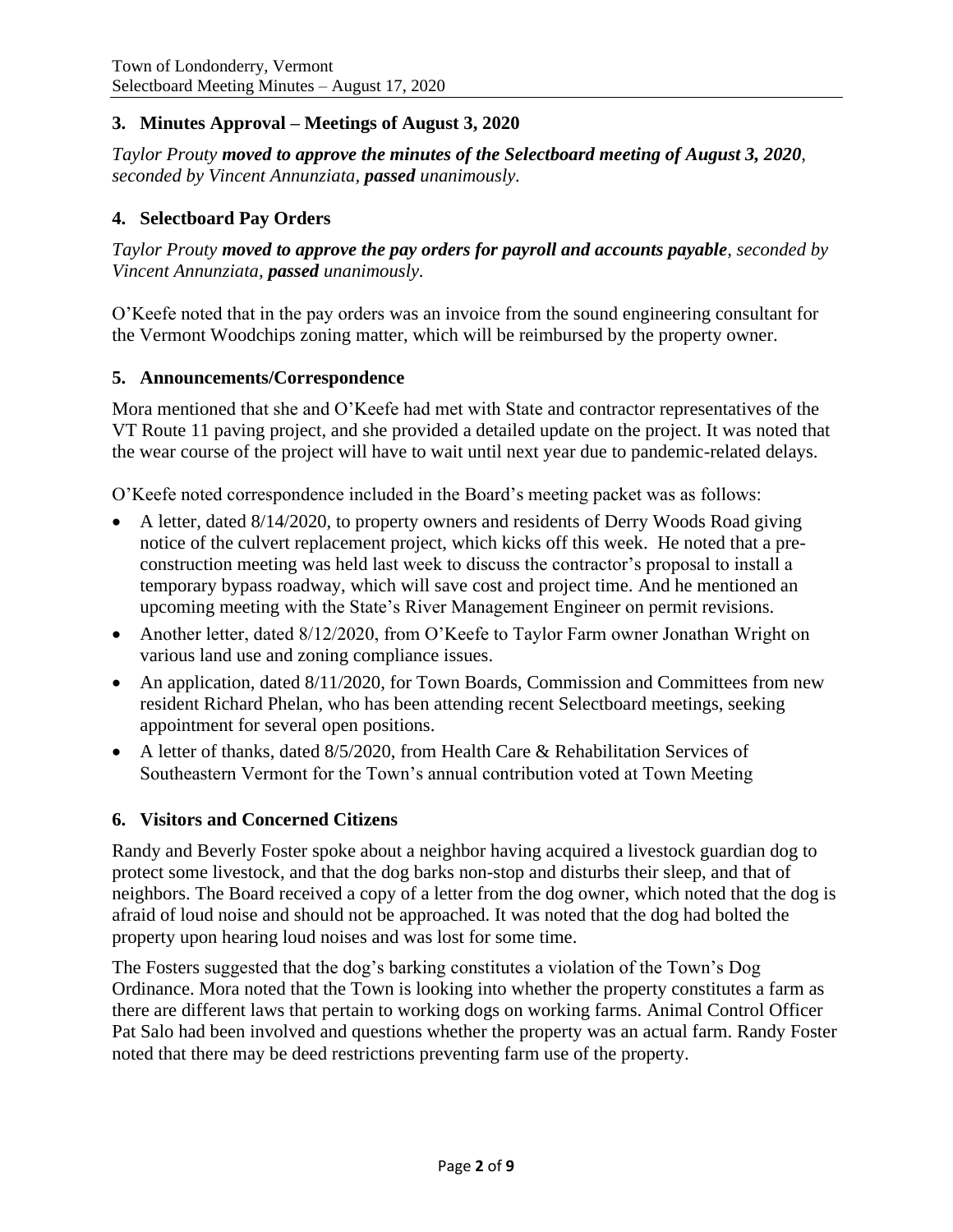Adam Walsh also spoke about the lack of peaceful and quiet enjoyment of his home in the neighborhood because of the dog, and added his support for the Fosters. He said that he has contacted the property owner to resolve the issue amicably but is prepared to take legal action.

Mora stated that the Selectboard cannot remove the dog, but that the Animal Control Officer can likely issue a citation.

Beattie suggested that the Town should take a hard line on this and do something about it. O'Keefe mentioned a State law that prohibits municipalities from regulating certain farm dogs, and suggested that Salo seek a farm determination from the State of Vermont. Salo stated that he would visit with the property owner the following day and mention that they were in violation until such time that they are determined to be a farm. O'Keefe was asked to research the matter of farm designation. Salo stated that he'd report back to the Board as necessary.

The Fosters, the Walshes and Salo left the meeting at 5:34 PM.

### **7. Town Officials Business**

# **a. Emergency Management Director – COVID-19 response updates**

Emergency Management Director (EMD) Kevin Beattie briefed the Board on the COVID-19 pandemic and the declared state of emergency. He mentioned that the Governor has extended the State of Emergency to September 15, 2020, and it is expected to be extended again thereafter. He noted that COVID-19 cases are creeping up a little, but is not a cause for concern but is being monitored.

There was a discussion of plans for area schools. Annunziata noted that there would be online instruction at first followed by a hybrid model.

Beattie reminded those travelling outside the area that they may need to quarantine for two weeks depending on where they travelled. Furthermore, he noted his concern for family and friend gatherings where people are not always following safety precautions, and reminded everyone to take the pandemic seriously.

#### **b. Town Clerk – Approve Town Meeting minutes of March 3, 2020**

The Board briefly review the Town Meeting minutes as prepared by Town Clerk Kelly Pajala. There was discussion about which Board members are to sign the minutes, such as those that were replaced at the meeting. Pajala noted that there has been a history of including in the minutes the signatures for Board members that put together the Town Meeting warning.

It was noted that the Town Meeting was the last time for many that people had been gathered together.

*Vincent Annunziata moved to approve the minutes of the Annual Town Meeting of March 3, 2020, seconded by Tom Cavanagh, passed unanimously.*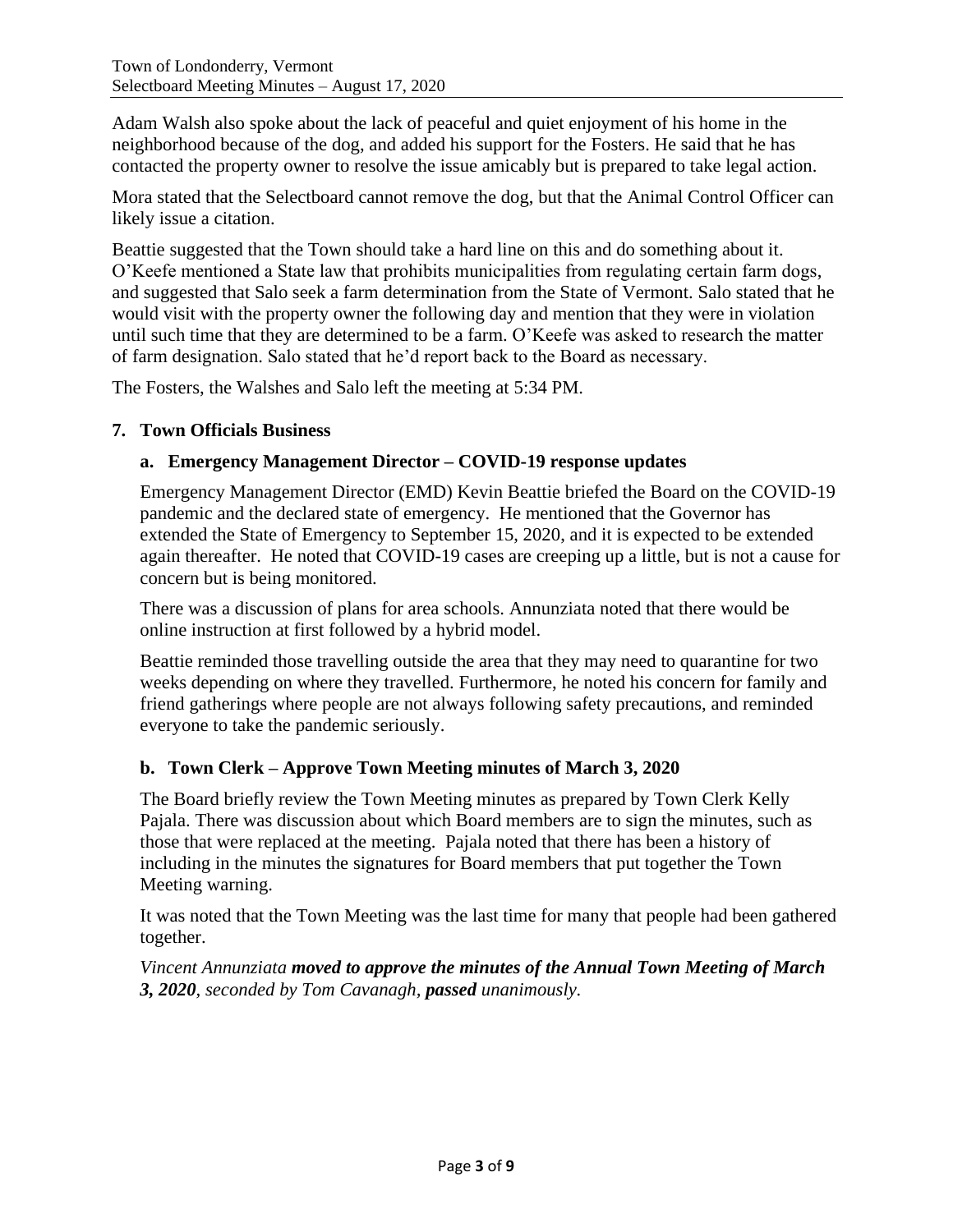# **c. Appointment of Alternative Representative to the Deerfield Valley Communications Union District Board of Governors**

The Board reviewed with Jeff Such his application for consideration for appointment as alternate representative. It was noted that he is very qualified to serve in the position and that a meeting of the District was coming up shortly.

*George Mora moved to appoint Jeff Such as the Town's alternate representative to the Deerfield Valley Communications District Board of Governors, seconded by Tom Cavanagh, passed unanimously.*

O'Keefe will provide notice of the appointment to the DVCUD, and Mora will notify the Town's representative, Ellen Seidman.

### **8. Transfer Station/Solid Waste Management**

#### **a. Updates**

None.

# **b. Entryway signage at Transfer Station**

Following up on the previous meeting, O'Keefe noted that he had not heard back from VTrans on questions he had posed as requested by the Board, but his research shows that the Town cannot put up a sign within the State right-of-way. He recommended that the Town seek to erect its own sign.

The need to cut back trees and brush in the vicinity of the gate was discussed.

Esther Fishman suggested moving forward with State sign first. It was agreed that Fishman will research the details on the State sign program and report back to the Board, that O'Keefe would seek a response from VTrans, and Labeau will look into posting a 9-1-1 street number sign.

#### **c. Discussion of regional solid waste management program**

Fishman gave an overview the community's solid waste management program. She noted that the Londonderry Solid Waste Group (LSWG) is called a Solid Waste Management Entity (or SWME) not a Solid Waste District as referred to in the Trash Burning Ordinance that was recently passed. There are different types of SW Entities in the state, including Districts, Alliances, Individual Towns, and our Group. A district is created by charter approved by the Vermont Legislature. It is governed by a Board of Supervisors and has the authority to assess taxes or surcharges on trash, adopt ordinances for all district member towns as well as other things.

One example of how the LSWG differs from a district, she added, is that in order for the Group to pass an ordinance applicable to all five towns, each town, individually has to pass the ordinance. That was the case when it was required that all haulers register and demonstrate that they were using a Variable Rate Pricing structure. To have the authority to register caretakers, some who are considered haulers by State definition, it was important to have each town pass the ordinance, she said.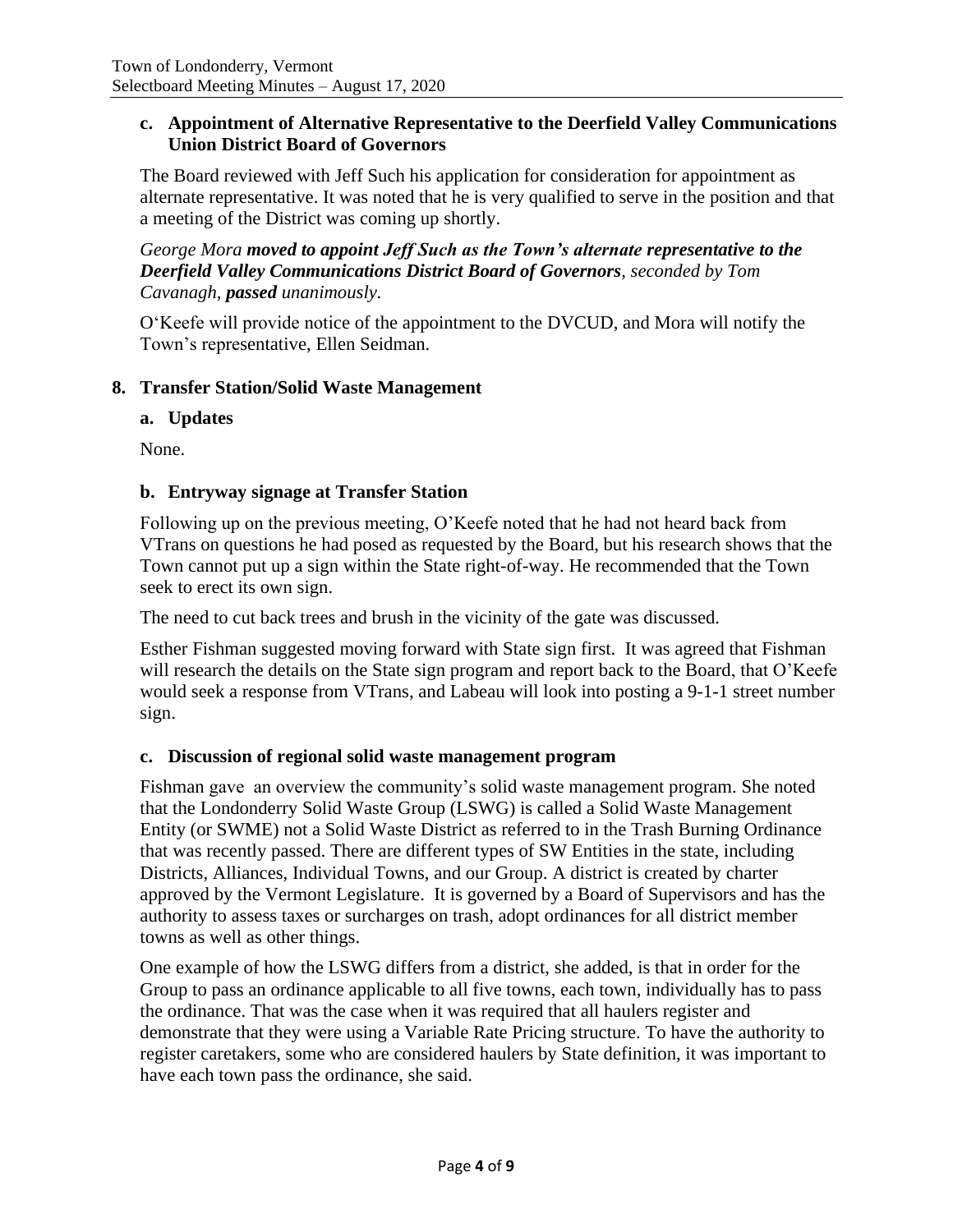In a nutshell: The LSWG has five member towns: Landgrove, Londonderry, Peru, Weston and Windham. Anyone from those towns can use the transfer station and any of the services or special collections offered like HHW and Electronics. The cost for solid waste management is shared by the five towns.

Fishman said that in addition to the day-to-day operations at the transfer station that Tom Cavanagh reports on each meeting, there are other things that go on behind the scenes like contracting and communicating with haulers, finding markets for recyclables, collecting data about what and how much of everything we collect at the transfer station, finding outlets for the banned items if we don't collect them there, keeping the attendants up to date on changes to the solid waste laws and EPR programs. The transfer station is part of the LSWG's Solid Waste Manager's focus.

The Solid Waste Manager also works to comply with Vermont solid waste laws. Some, but not all, of those requirements are:

- A. Write a Solid Waste Implementation Plan (SWIP) every 5 years that complies with a Materials Management Plan written by the Vermont Department of Environmental Conservation approved by the Legislature which dictates what all solid waste entities in the state must do. Some examples are:
	- 1. Report weights and types of collected trash and recyclables every quarter
	- 2. Do outreach to every business and school in the 5 towns
	- 3. Either collect or find collection locations for all of the materials required to be collected and kept from the landfill: mercury containing bulbs, paint, electronics, used oil, mercury thermostats
	- 4. Contract for and hold hazardous waste collections or have a permanent facility
	- 5. Have a web site presence with an A-Z list of how and where to dispose of many materials, have information about food rescue organizations, recycling at events, publicize special collections, post the SWIP
	- 6. Establish parallel collections
	- 7. Conduct surveys
	- 8. Register Haulers/caretakers anyone transporting trash/recyclables in exchange for payment
	- 9. Hold two public meetings over the course of the SWIP
	- 10. Report annually proving the group meets the requirements of the MMP attaching documents, i.e., per capita disposal and diversion rates, collection sites, which businesses and schools have been visited,
	- 11. Calculate franchise tax and send copies to VT DEC.
- B. Other things that happen:
	- 1. Apply for grants and prove deliverables to collect the grant funds
	- 2. Make sure the transfer station's certification is up to date (recert this year)
	- 3. Meet with Representatives of the state at Recycling Coordinators, SW Managers, the HW Networks from around the state to stay informed about grant opportunities, changes in the law, group buys of Compost Containers
	- 4. If the Group buys of Compost containers is through a grant, conduct compost workshops
	- 5. Write and send Press releases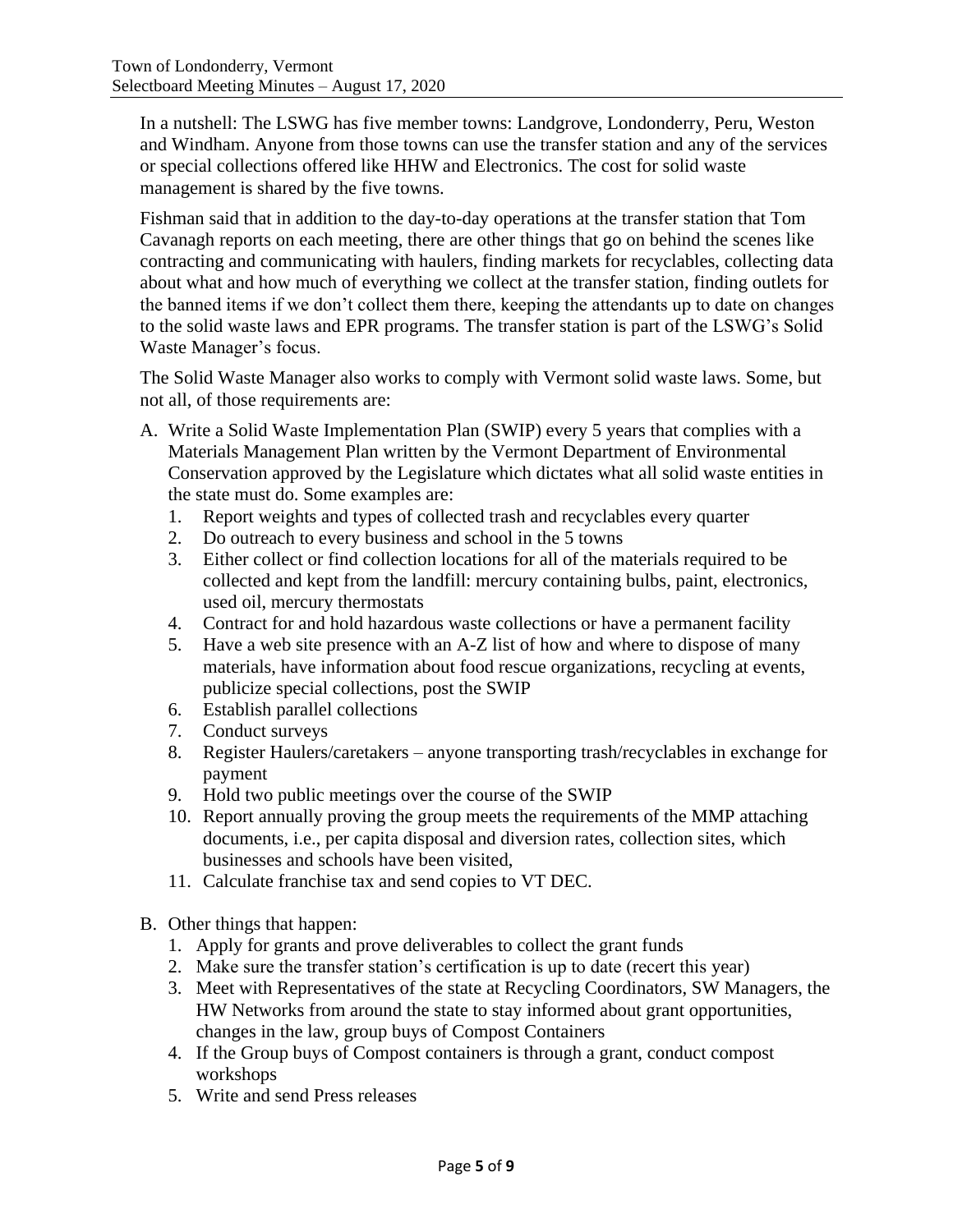- 6. Communicate with our hauler. TAM had been the contracted hauler for almost 8 years, and last June Casella bought TAM.
- 7. The Solid Waste Manager is a member of the Vermont Product Stewardship Council that works with the Product Stewardship Institute. These organizations help craft legislation for EPR bills. Those bills help municipalities share the burden of paying for disposal of certain products with the manufacturers of those products. Some examples of those already passed in the state are for batteries, paint, electronics, mercury containing bulbs. At the moment we're working on packaging.
- 8. The Solid Waste Manager can and has testified in front of the VT House Committee on Natural Resources to represent the interests of small Solid Waste Entities like ours and to make sure Southern Vermont is taken into consideration for any solid waste legislation being planned.

Fishman noted that while the focus is usually on Transfer Station operations, it's important to note that a lot goes on in addition to the transfer station that makes up SW management.

# **d. Authorize submittal of application for facility recertification**

Fishman spoke about an application being put together to recertify the Transfer Station facility.

*Taylor Prouty moved to authorize the Recycling Coordinator to file an application for recertification for the Londonderry Transfer Station, and to execute all documents necessary for the application on behalf of the Town, seconded by Tom Cavanagh, passed unanimously.*

#### **9. Roads and Bridges**

# **a. Updates**

Taylor Prouty mentioned many inquiries about lack of roadside mowing. He mentioned that the roadside mower implement purchased for the excavator is not working well for the intended use, as it is more of a brush cutter than a grass mower. The mowing delay will continue until such time as new equipment is acquired, such as a tractor with a mounted mower, which would more likely take place next year and could cost approximately \$150,000. The potential for hiring a mowing service was also discussed.

There was discussion about trimming brush on the Town trail at the extension of Brophy Lane. Concern about a bridge constructed on the trail was raised. Beattie mentioned that the bridge may have been constructed as an Eagle Scout project by Doug Fish.

Prouty mentioned that an access permit related to property on Haven Hill may be forthcoming for a newly subdivided property without any structures.

Fishman left the meeting at 7:17 PM.

There was discussion about the need for an equipment maintenance and replacement schedule, and both Beattie and Labeau mentioned templates that they have. Labeau mentioned that there is about \$86,000 in the highway equipment reserve fund, with an additional \$40,000 to be added this year, and noted that the grader is now paid off and the fire truck will soon be. Prouty stated that any future Highway Department equipment purchases must be done with cost and process efficiency in mind.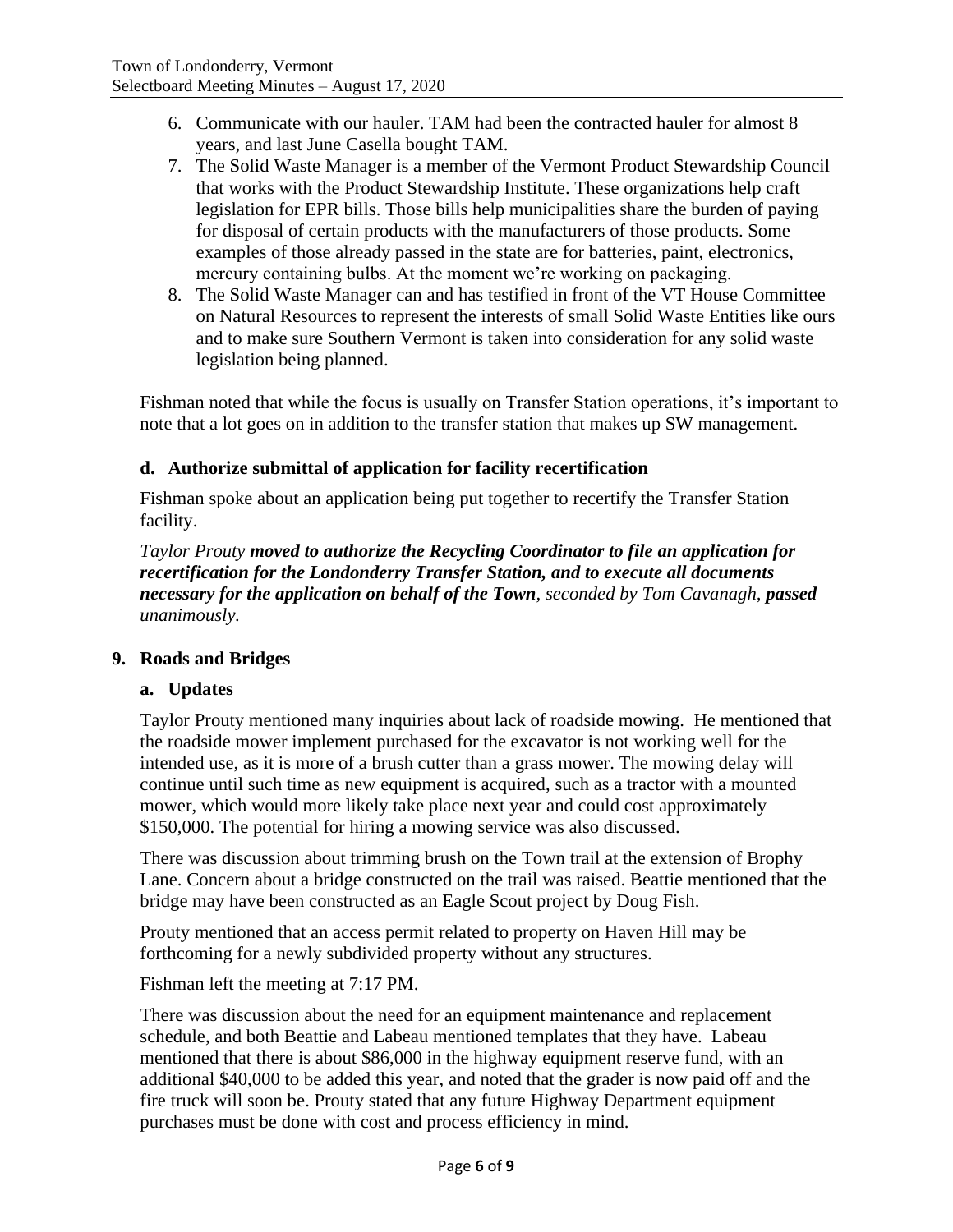The need to mow the Prouty property and the former septage fields was discussed.

# **b. Prioritize paved roads for traffic engineering analysis**

Mora noted that the Town had heard back from the Windham Regional Commission that up to three paved roads can be analyzed this fall to help establish speed limits. The Board discussed various Town Highways with speeding issues, and it was noted that Thompsonburg, Middletown and Landgrove Roads have already had traffic counts.

*Taylor Prouty moved to request that the Windham Regional Commission conduct traffic engineering studies of the following paved Town Highways: Hell's Peak Road, Winhall Hollow Road, and Spring Hill Road, seconded by George Mora, passed unanimously.*

### **c. Review final plans for improvement of Under the Mountain Road/Legal Trail #2**

O'Keefe discussed and presented to the Board revised plans for a section of the Town Trail at the end of Under the Mountain Road. O'Keefe noted that he had distributed the plans to the abutters and had not heard anything negative from them, and in fact the Department of Forests, Parks and Recreation representative has taken a positive position on the plans.

Jane Houston asked questions about the project and Prouty explained it in detail, noting that a Jamaica property owner had requested approval to upgrade and maintain the roadway to their building lot, which has been approved by the Board, and he and O'Keefe explained some project details.

Houston left the meeting at 7:44 PM.

#### **10. Old Business**

#### **a. Review bids and award contract for heating oil delivery for Town facilities**

This matter had been discussed at several previous meetings, and it was noted that a price for off-road diesel delivery to the Transfer Station had been received from Cota & Cota. Prouty mentioned that the Highway Department needs a new fuel tank and pump at this time for its general vehicle fueling usage, and noted that he was aware of a particularly good deal at this time.

*Taylor Prouty moved to accept the bid from Cota & Cota, Inc. in the amount of \$2.11 per gallon for FY2021 heating oil for Town buildings, and authorize the Town Administrator to sign the proposed service agreement on behalf of the Town, seconded by Jim Fleming, passed unanimously.*

### **b. Ratify Board vote on Windham Regional Commission proposal to install a Wi-Fi booster on Town property**

*Tom Cavanagh moved to ratify the Board's August 3, 2020 decision to approve installation of a Wi-Fi booster from the Windham Regional Commission at the Town Office for public use, seconded by Jim Fleming, passed unanimously.*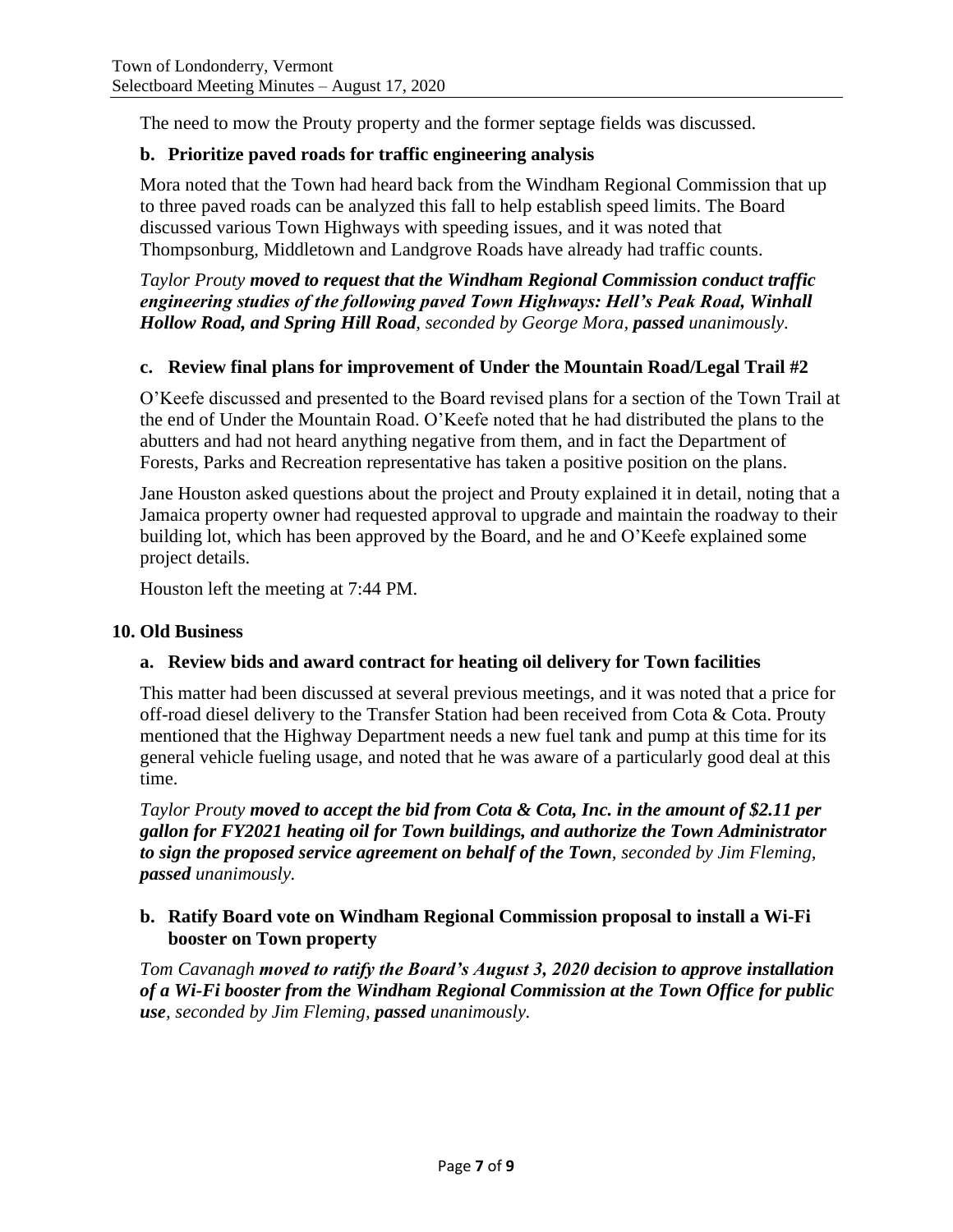### **c. Discuss Selectboard Rules of Procedure**

Mora explained the proposed new rules, which she said pretty much codify what the Board is already doing. O'Keefe noted that the rules of procedure are based largely on the VLCT boilerplate model, with some minor tweaks, such as:

- Deadlines for submission of matters for consideration by the Board,
- Requiring that Board decisions made on matters added to the agenda at the meeting must be ratified at the next meeting so that citizens can speak to the matter, and
- Information added on executive sessions.

# *Tom Cavanagh moved to adopt the revised Selectboard Rules of Order, which supersede those adopted on March 16, 2020, seconded by Taylor Prouty, passed unanimously.*

Mora brought up the idea of posting to the Town website the Rules of Procedure and information on the Board's statutory authority. She will work on this with O'Keefe for consideration at a future meeting.

### **11. New Business**

### **a. Consider re-establishing in-person Selectboard meetings**

Annunziata spoke to his interest in the Board meetings going back to being in-person or some sort of hybrid, noting that online meetings can be dragged out, and there are outside distractions that make if difficult to keep focus. He also spoke to the better meeting energy when held in-person.

Mora agreed with Annunziata's interest in in-person meetings, but noted that the space in the meeting room will only accommodate 7 ½ people at 100 square feet per person. And that the meeting would be required to also allow for remote attendance, which would be a technical challenge.

There was a brief discussion about candy normally made available to attendees of the inperson meetings.

Beattie noted that in-person meetings held at this time would have to include protective mask wearing, so remote meetings have the advantage of allowing the opportunity to view people's faces as they participate.

There was no decision to re-establish in-person meetings.

#### **b. Discuss Town Office cleaning needs**

Kelly Pajala stated that Assistant Town Clerk Bonnie Cobb is no longer interested in doing the weekend cleaning, partly due to the potential for her having additional hours to attend to a grant-funded records digitization effort. As the grant is in the application process there is no rush on this, and Bonnie will continue the work at this time.

The work takes approximately 2-3 hours she mentioned, and includes cleaning floors and bathrooms, taking out the trash, wiping surfaces, dusting, recycling and taking out the trash.

There was discussion on whether this position should be handled by an employee or a contractor.